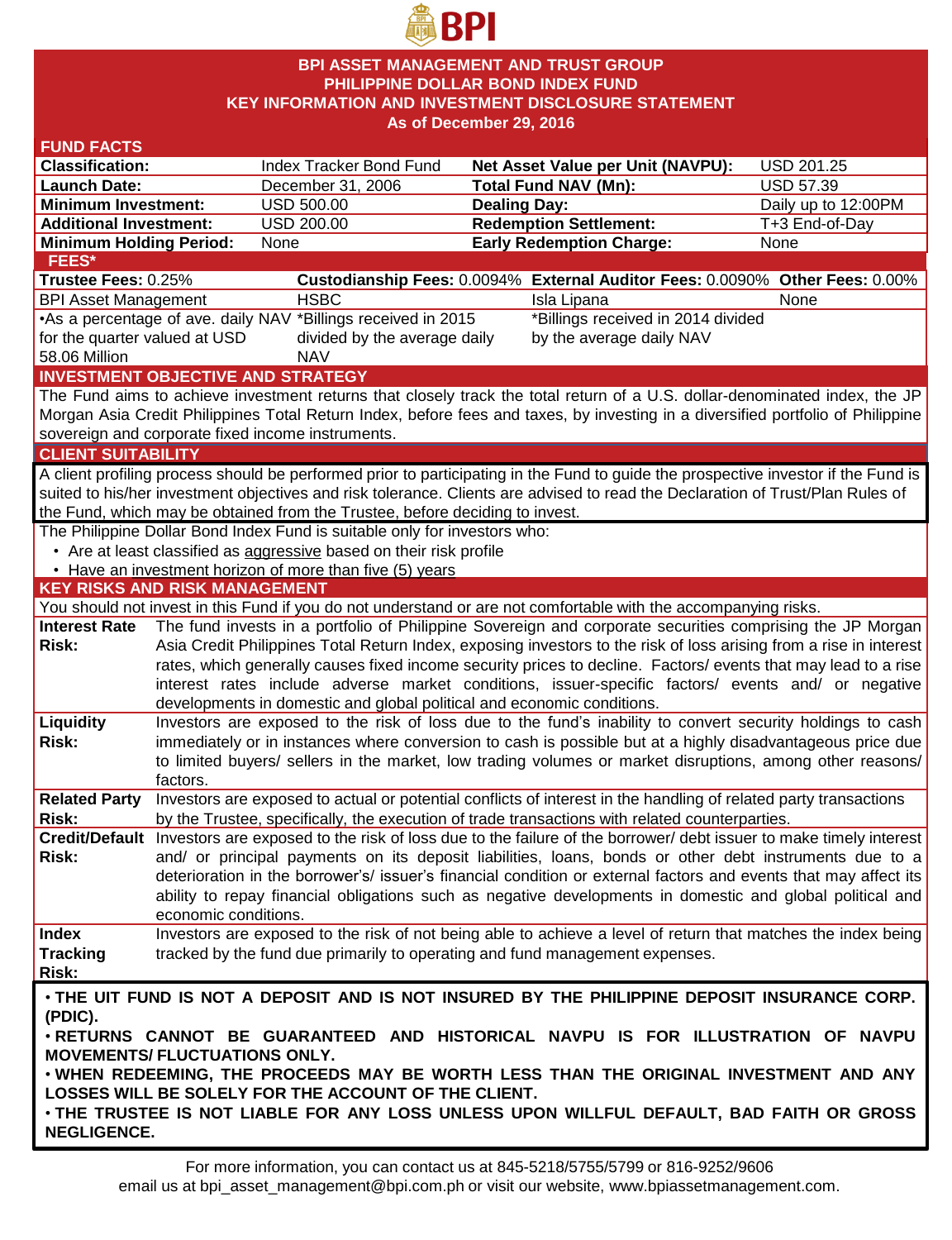# **FUND PERFORMANCE AND STATISTICS AS OF DECEMBER 29, 2016**

(Purely for reference purposes and is not a guarantee of future results)



**Fund -0.66 -5.51 -4.56 2.96 17.91 101.25 Benchmark** -0.67 -5.61 -4.46 3.53 19.99 109.62

\*Benchmark is the JP Morgan Asia Credit Philippines Total Return

**Fund 2.96 3.18 5.65 2.82 5.16 7.24 Benchmark** 3.53 3.75 6.26 3.30 5.69 7.68

**Fund 2.96 3.41 10.75 -5.23 15.09 9.91 Benchmark** 3.53 3.97 11.47 -5.10 15.79 10.44

**1 mo 3 mo 6 mo 1YR 3YRS S.I.<sup>2</sup>**

**1YR 2YRS 3YRS 4YRS 5YRS S.I.**

**2016 2015 2014 2013 2012 2011**

| <b>NAVPU over the past 12 months</b> |        |  |  |  |  |  |
|--------------------------------------|--------|--|--|--|--|--|
| Highest                              | 214.78 |  |  |  |  |  |
| Lowest                               | 195.47 |  |  |  |  |  |
| <b>STATISTICS</b>                    |        |  |  |  |  |  |
| <b>Weighted Ave Duration (Yrs)</b>   | 6.83   |  |  |  |  |  |
| Volatility, Past 1 Year (%) 3        | 4.14   |  |  |  |  |  |
| Port. Weighted Yield to Maturity (%) | 3.58   |  |  |  |  |  |
| <b>Current Number of Holdings</b>    | 46     |  |  |  |  |  |
| Tracking Error (3-Yr) <sup>4</sup>   | 0.50   |  |  |  |  |  |

<sup>1</sup>Returns are net of fees.

<sup>2</sup>Since Inception

<sup>3</sup>Measures the degree to which the Fund fluctuates vis-à-vis its average return over a period of time.

<sup>4</sup>Measure of deviation between the Fund's return and benchmark returns. A lower number means the Fund's return is closely aligned with the benchmark. 5 Includes accrued income, investment securities purchased, accrued expenses, etc.

\*Declaration of Trust is available upon request through branch of account.

| <b>PORTFOLIO COMPOSITION</b>                          |           | <b>TOP TEN HOLDINGS</b> |                 |           |
|-------------------------------------------------------|-----------|-------------------------|-----------------|-----------|
| <b>Allocation</b>                                     | % of Fund | <b>Name</b>             | <b>Maturity</b> | % of Fund |
| Government                                            | 68.44     |                         |                 |           |
| Corporates                                            | 29.22     | <b>RoP Bonds</b>        | 10/23/2034      | 8.35      |
| Cash                                                  | 0.24      | <b>RoP Bonds</b>        | 2/2/2030        | 7.85      |
| Time deposits and money market                        | 0.70      | RoP Bonds               | 1/21/2024       | 7.40      |
| Other receivables $-$ net of liabilities <sup>5</sup> | 1.40      | <b>RoP Bonds</b>        | 1/14/2031       | 6.94      |
| <b>Maturity Profile</b>                               |           | <b>RoP Bonds</b>        | 3/1/2041        | 5.73      |
| Cash and Less than 1 Year                             | 2.34      | RoP Bonds               | 3/16/2025       | 5.70      |
| Between 1 and 3 Years                                 | 14.43     | RoP Bonds               | 1/15/2021       | 4.96      |
| Between 3 and 5 Years                                 | 14.73     |                         |                 |           |
| Between 5 and 7 Years                                 | 7.08      | <b>RoP Bonds</b>        | 1/13/2037       | 4.19      |
| Between 7 and 10 Years                                | 22.39     | <b>RoP Bonds</b>        | 1/20/2040       | 3.51      |
| More than 10 Years                                    | 39.04     | RoP Bonds               | 3/30/2026       | 3.39      |

# **RELATED PARTY TRANSACTIONS\***

**CUMULATIVE PERFORMANCE (%) <sup>1</sup>**

Index

**ANNUALIZED PERFORMANCE (%) <sup>1</sup>**

**CALENDAR YEAR PERFORMANCE (%) <sup>1</sup>**

The Fund has investments and trade transactions with Bank of the Philippine Islands, its subsidiaries and related parties:

Bank of the Philippine Islands – USD 400,000.00

Investments in the said outlets were approved by the Trust Committee. Likewise, all related party transactions are conducted on an arm's length and best execution basis and within established limits.

\*Related party in accordance with BPI's internal policy.